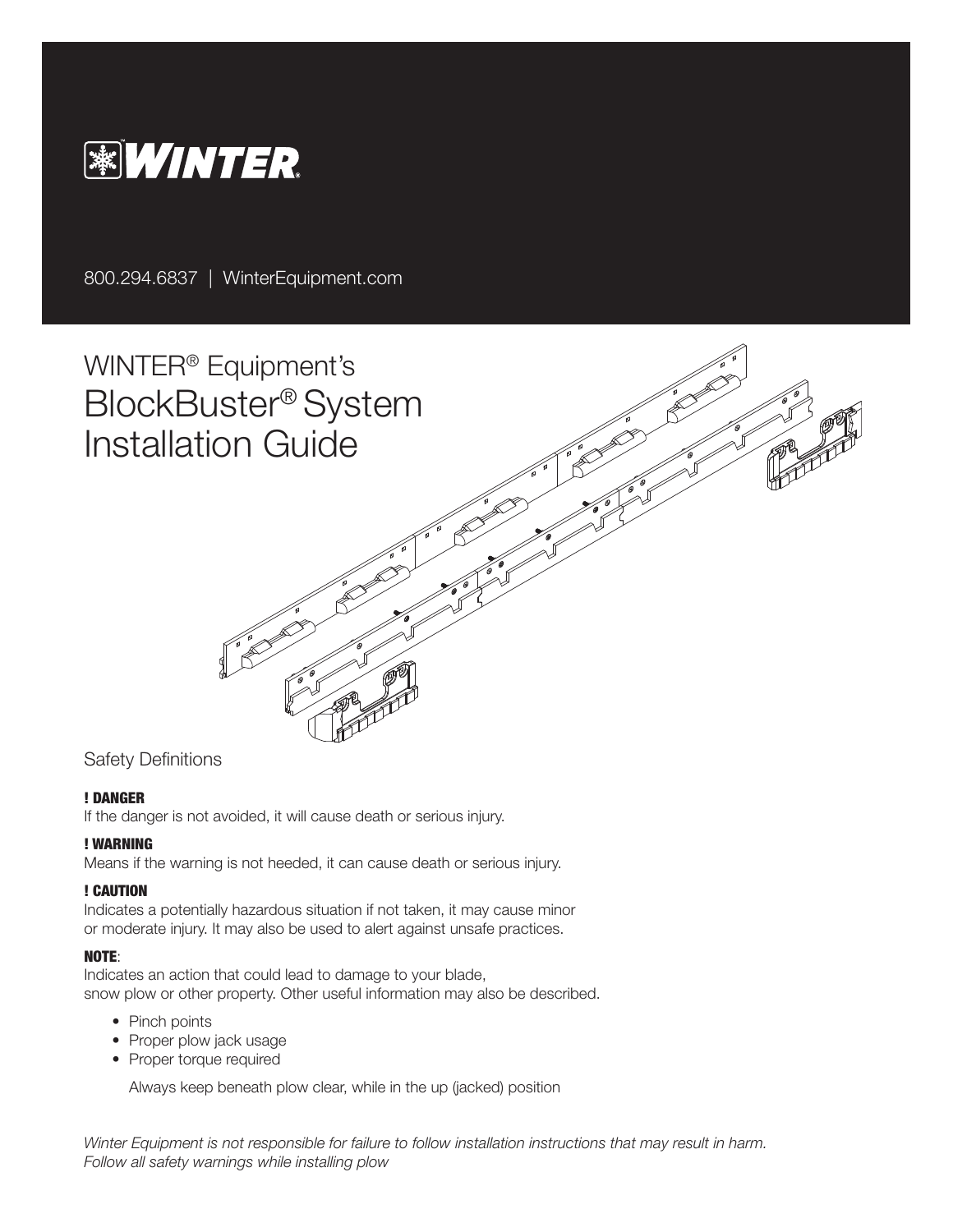## Step 1

BlockBuster System includes [Bill of Materials, BOM (Fig. A)]

| <b>Part Number</b> | <b>Description</b> | 3' Blade<br><b>Sections</b> | 4' Blade<br><b>Sections</b> | <b>PlowGuard</b><br><b>MAXX DS</b> | <b>PlowGuard</b><br><b>MAXX PS</b> | <b>Bolt Kit*</b> |
|--------------------|--------------------|-----------------------------|-----------------------------|------------------------------------|------------------------------------|------------------|
| SYS-BBH8UCGC       | 8ft BlockBuster    | 2                           |                             |                                    |                                    | 2                |
| SYS-BBH9UCGC       | 9ft BlockBuster    | 3                           | 0                           |                                    |                                    | 2                |
| SYS-BBH10UCGC      | 10ft BlockBuster   | 2                           |                             |                                    |                                    |                  |
| SYS-BBH11UCGC      | 11ft BlockBuster   |                             | 2                           |                                    |                                    |                  |
| SYS-BBH12UCGC      | 12ft BlockBuster   | 3                           |                             |                                    |                                    | ◠                |



#### Step 2 **Measuring Your Hole Spacing [Isometric Dimension (Fig. B)]**

The BlockBuster® Blade is engineered to fit hole patterns of 3-3-12. This means that your first hole should fall 3" on center from the passenger side edge of the blade, followed by 3" on center and then 12" on center for the majority of the blade until reaching the final two holes of 3" on center and finally 3" on center to the edge of the driver's side of the blade.

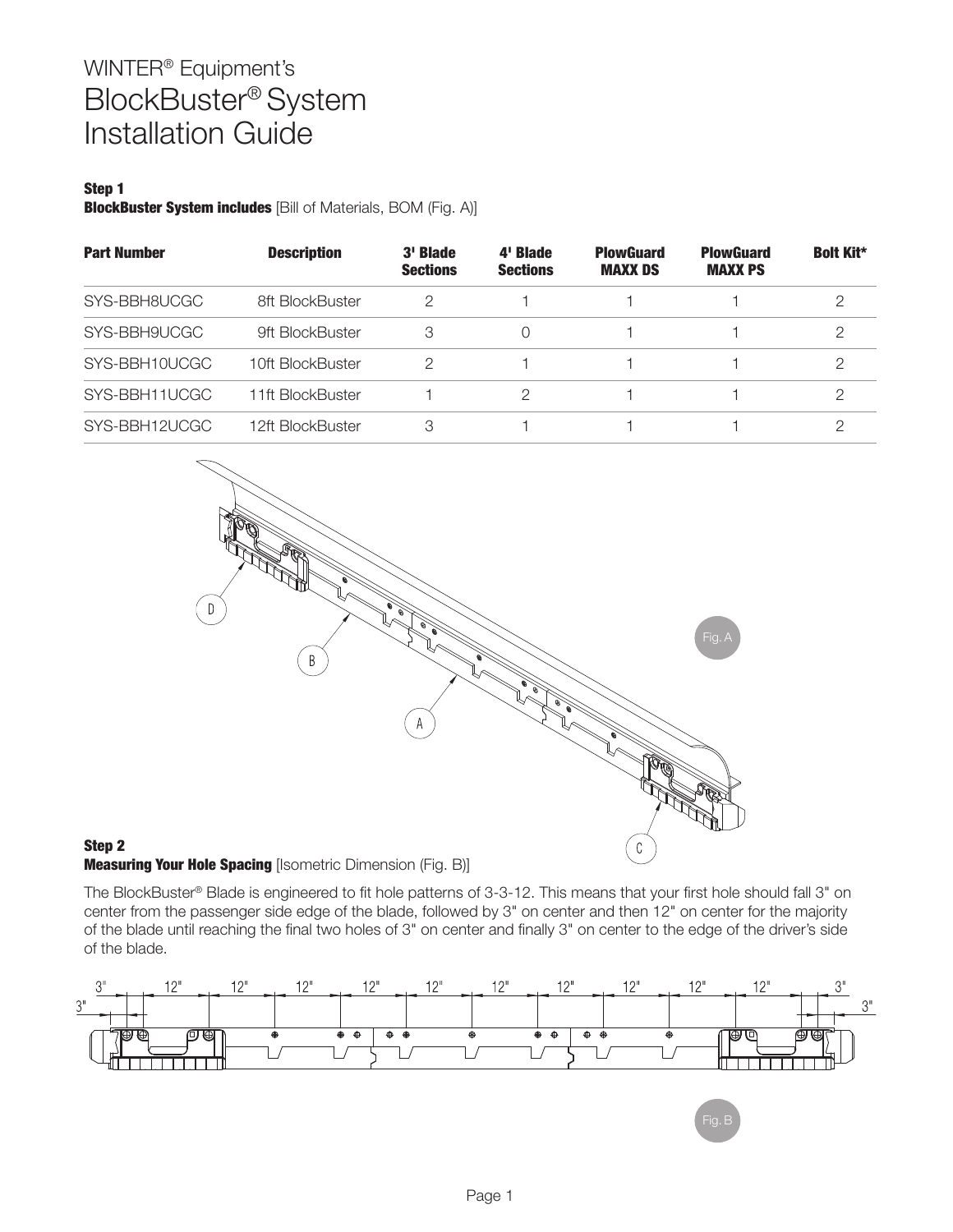#### Step 3 Mounting Instructions

| Time Allotted:           | 45 Minutes                                                             |
|--------------------------|------------------------------------------------------------------------|
| <b>Tools Required:</b>   | Jack stand, torque gun, hammer, torch, safety glasses, steel toe boots |
| <b>Additional Tools:</b> | Penetrating oil, wire brush                                            |

Installing New Winter Equipment Blade (Fig. C & Fig. D)



**NOTE:** It is recommended that this is a two-person job for safety reasons. **NOTE:** Take precautions while removing old blade. Sharp debris could be present harm.

- 1. Park your plow truck on level ground and set the parking brake. Raise your plow and set two jack stands nearest to the moldboard without resting on your worn blade. Rest plow on jack stands and turn off truck. ! DANGER Avoiding the proper safety precautions can cause serious harm to the installer.
- 2. Remove Passenger Side first. You can remove your old blade by one of three methods (loosening with wrench, grinding, or torching the bolts/nuts off) ! WARNING Take extreme caution when removing worn blades. Blade can unexpectedly fall during dismount and cause bodily harm.
- 3. Remove any center blade sections followed by the Driver Side, lastly. Repeat procedure from previous steps. ! WARNING Take extreme caution when removing worn blades. Blade can unexpectedly fall during dismount and cause bodily harm.

### Preparing Your Moldboard for Install

1. Clean Moldboard (Fig. C) Using a wire brush and penetrating oil to loosen any debris or rust. This will help to give a stronger bond and promote more complete contact between your new Winter Equipment blade and your moldboard.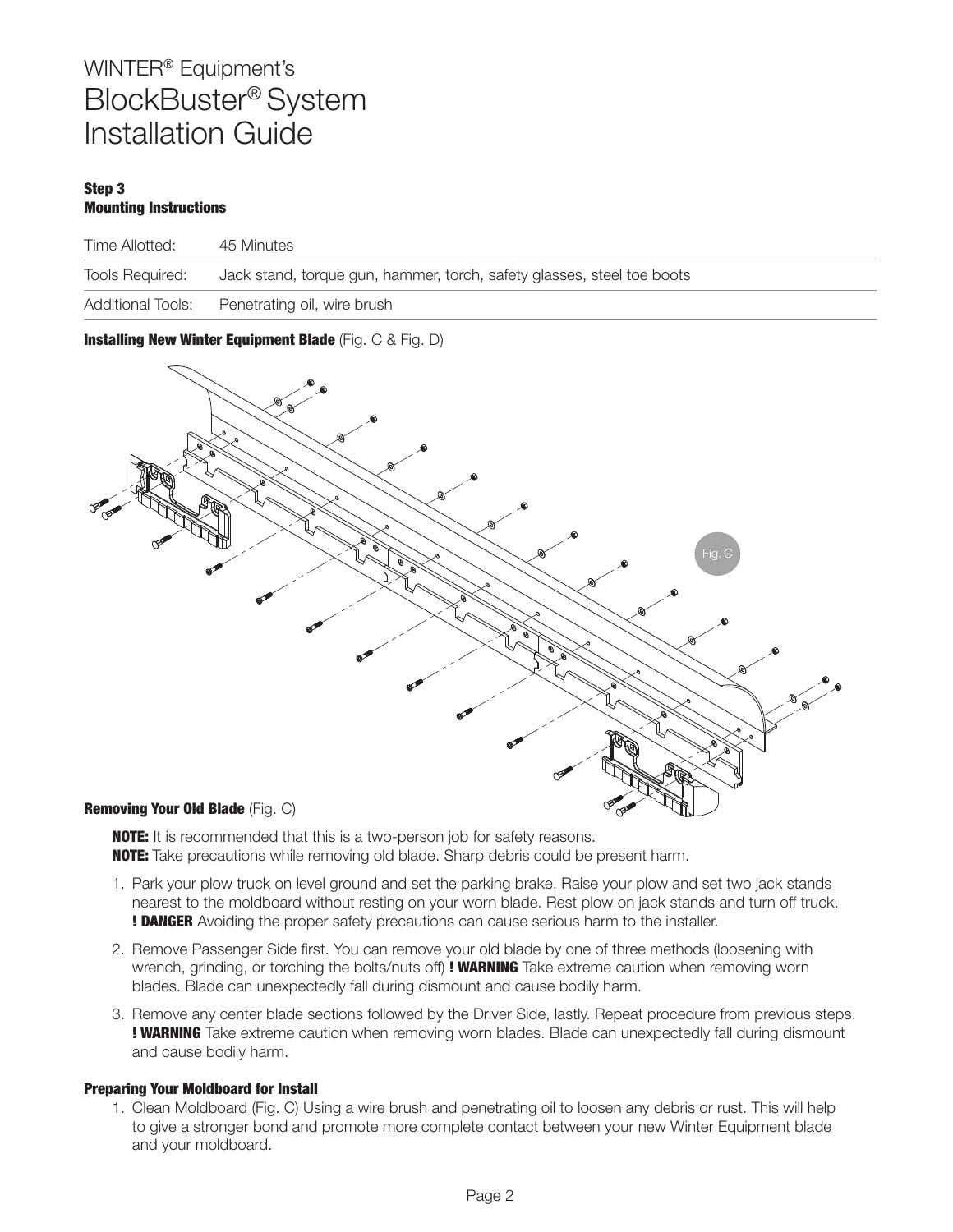Install new Winter Equipment blade (Fig. D) Once your old blade is removed and your mold board is free of debris and rust, it is time to install your new blade.



- 1. Start on either end of your blade (PS or DS) and work your way across. ! CAUTION Use caution when mounting new blades. There are many pinch points.
- 2. Set and hand tighten outside bolts to assist with level alignment
- 3. Once outside bolts are in place install remaining bolts and hand tighten. **NOTE:** Only hand tighten all hardware until all blade segments are in place.
- 4. Assure blade is level and torque bolts to ASTM / SAE J1701 Specifications.
- 5. Next install the center blade segment(s) followed by the passenger side (PS) blade following steps 2-4 directly above.
- 6. Once all blade segments are installed confirm that all bolts are properly torqued to ASTM / SAE J1701. **NOTE:** Do not over torque your hardware. Over torqueing can cause hardware failure. **NOTE:** Re-torque your hardware after the first 10 plow hours. This will assure proper fitment.
- 7. Clean the area under the plow from any debris or old hardware. Power up your truck, engage/raise plow and remove jack stands. Sitting your plow on level ground, spot check your new blade for alignment.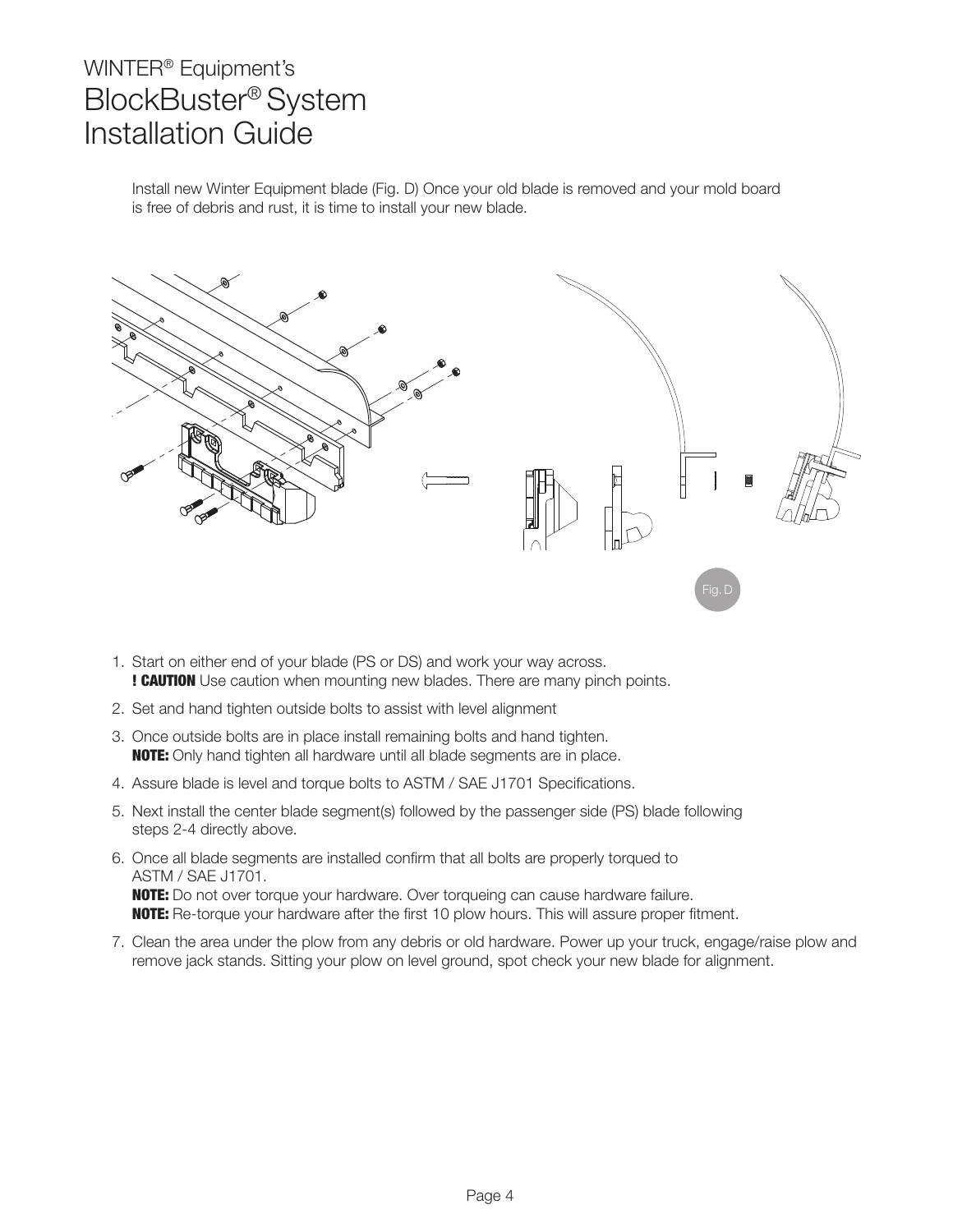Setting your plow at the proper attack angle is very important. This will help your new blade to wear in properly and give you the most ideal down pressure (PSI).

### Care of New Blade

#### In-season

- 1. Re-torque your hardware after the first 10 plow hours.
- 2. Confirm blade is making level contact with surface.
- 3. If the winter has been heavy keep an eye on your wear indicators to assure level wear and the rate at which you are wearing your blade.

### Off-season

1. Wear indicators (Fig. E)